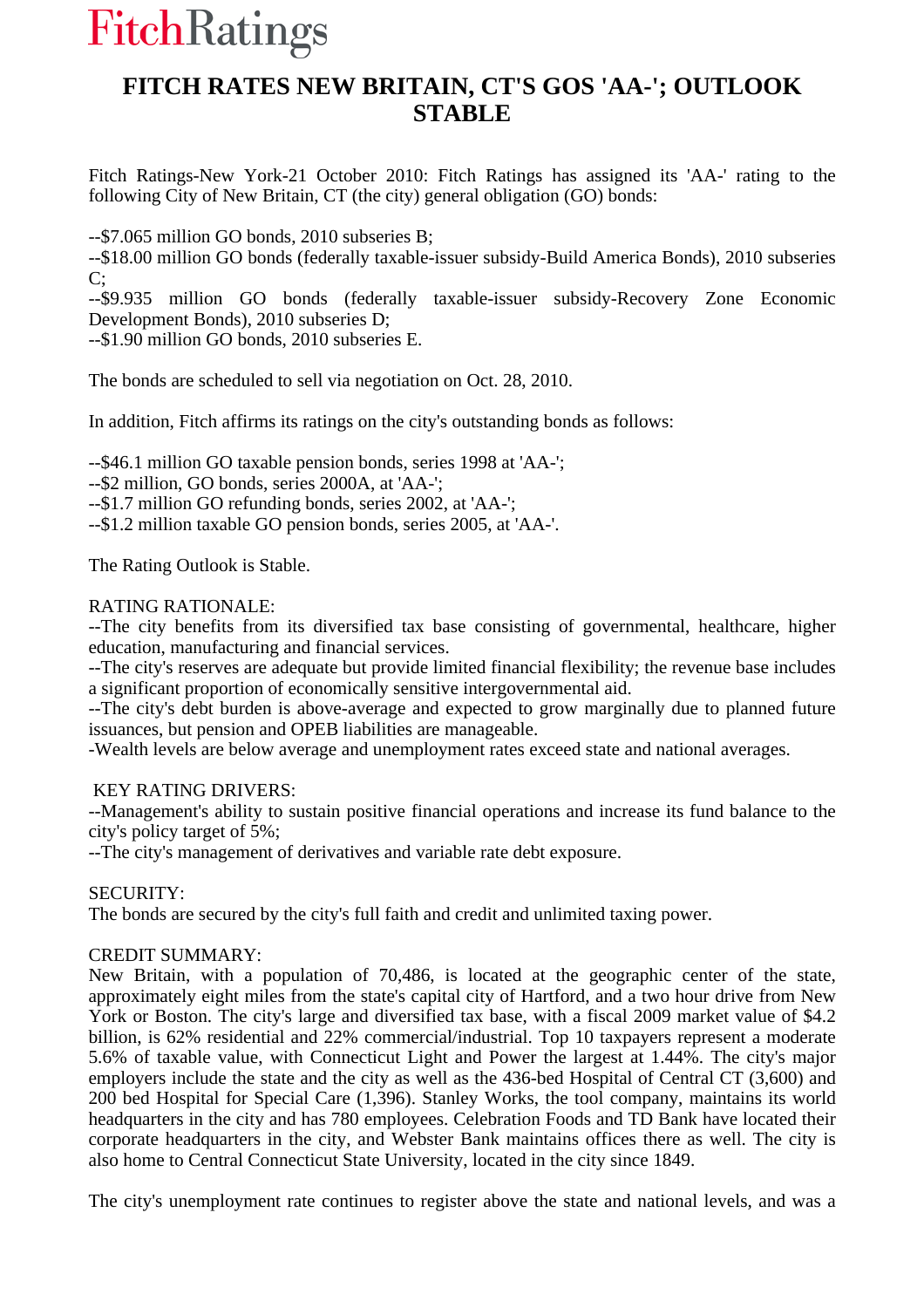high 13% as of August 2010, the same rate as a year prior. This compares to the state at 9.3% and nation at 9.5% in August. The city's wealth levels are well below the state and nation with median household income of \$40,342 equivalent to 48% and 64% of state and national levels, respectively. Foreclosures levels are slightly above the nation and MSA averages but tax collection rates averaged 96.2% for the last four years.

The city's financial position remains stable. Revenues are comprised mostly of property taxes and intergovernmental support from the state, and represented 47% and 49% of fiscal 2009 general fund revenues, respectively. Fiscal year end results for 2009 resulted in an unbudgeted and unplanned draw on the reserve fund of \$3 million due to the cancelled sale of land that the city had posted an accounts receivable for fiscal 2008. The city ended the year with an unreserved fund balance of \$7.2 million, equivalent to 3.2% of spending and transfers, down from \$9.48 million in fiscal 2008. For fiscal 2010, the city's revenues came in below budget by \$3.45 million, due primarily to a combination of a reduction in grants and a postponement of sale of assets. To mitigate this reduction in revenues, the city aggressively reduced expenses, instituted a hiring freeze and has negotiated wage concessions with its bargaining units. The city anticipates a moderate surplus of \$441,000 in fiscal 2010, increasing its unreserved fund balance to \$7.65 million. City officials report a stable outlook for fiscal 2011 and will institute further cost controls if results should begin to fall short of projections. The city has a fund balance policy that requires maintenance of an unreserved fund equivalent to 5% of its budget. The policy also requires the city to replenish any shortfall by 15% each year until compliance is reached. The city's fiscal 2011 budget includes an amount equivalent to 23% of the shortage required for fund balance maintenance.

The city's debt ratios are above-average at \$4,095 per capita and 6.9% of market value. Included in the total debt is \$40 million of variable rate demand bonds supported by a letter of credit which expires in April 2011. The city entered into an interest rate swap to fix its interest rate cost on the bonds and such swap currently has a negative mark-to-market value. Fitch recognizes that the city could incur additional future liquidity costs in order to manage these obligations but consider the city's management of these risks sufficient. The city's debt amortization rate is slightly above-average at 62%, but it has various improvement projects planned that will likely require moderate additional future borrowing. Included in those future debt plans are \$32.5 million in bond anticipation notes that mature in March 2011.

The city has made 100% of the annual required contributions (ARC) to its city run pension for police and fire employees and its combined annual pension cost for this plan was a marginal \$296,000 in fiscal 2010. The city issued \$106 million in pension obligation bonds in 1998 to fund its liability for this pension plan. The city has contributed \$3.63 million in fiscal 2008 and \$4.4 million in fiscal 2009, representing 97% and 112%, respectively, of its ARC for OPEB obligations. The city's unfunded OPEB liability was a manageable \$43 million as of July 1, 2007.

Contact:

Primary Analyst Kevin Dolan Director +1-212-908-0538 Fitch, Inc. One State Street Plaza New York, NY 10004

Secondary Analyst Ann Flynn Senior Director +1-212-908-9152

Committee Chairperson Kathryn Masterson Senior Director +1-415-732-5622